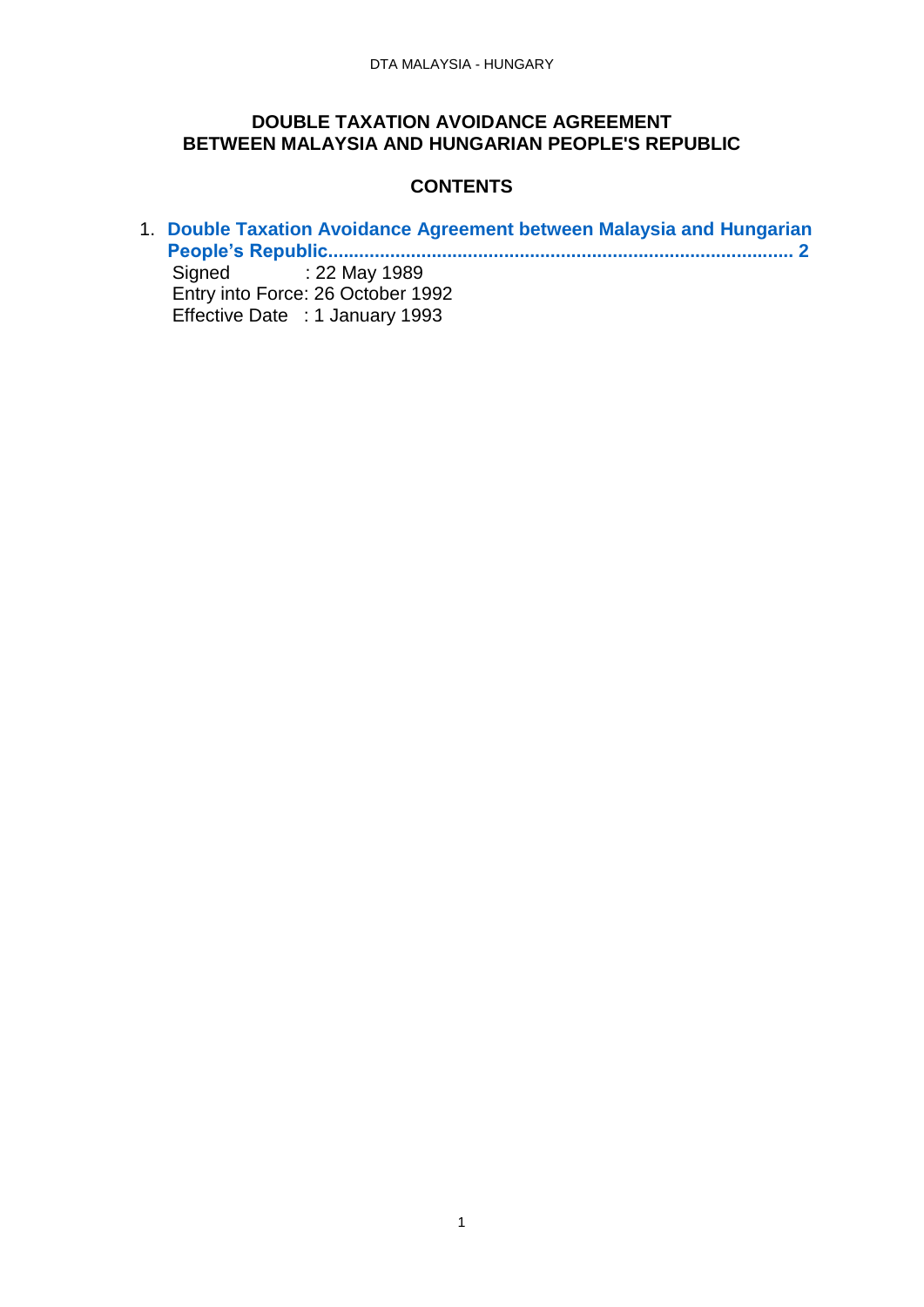<span id="page-1-0"></span>P.U. (A) 425/1989 Signed : 22 May 1989 Entry into Force: 26 October 1992 Effective Date : 1 January 1993

### **AGREEMENT BETWEEN THE GOVERNMENT OF MALAYSIA AND THE GOVERNMENT OF THE HUNGARIAN PEOPLE'S REPUBLIC FOR THE AVOIDANCE OF DOUBLE TAXATION AND THE PREVENTION OF FISCAL EVASION WITH RESPECT TO TAXES ON INCOME**

The Government of Malaysia and the Government of the Hungarian People's Republic desiring to conclude an Agreement for the avoidance of double taxation and the prevention of fiscal evasion with respect to taxes on income, and to further develop and facilitate their economic relationship, have agreed as follows:

## Article 1 **PERSONAL SCOPE**

This Agreement shall apply to persons who are residents of one or both of the Contracting States.

### Article 2 **TAXES COVERED**

1. This Agreement shall apply to taxes on income imposed by a Contracting State, irrespective of the manner in which they are levied.

- 2. The taxes which are the subject of this Agreement are:
	- (a) in Malaysia:
		- (i) the income tax and excess profit tax;
		- (ii) the supplementary income tax, that is, development tax; and
		- (iii) the petroleum income tax;

(hereinafter referred to as "Malaysian Tax");

- (b) in the Hungarian People's Republic:
	- (i) the general income tax;
	- (ii) the profit taxes;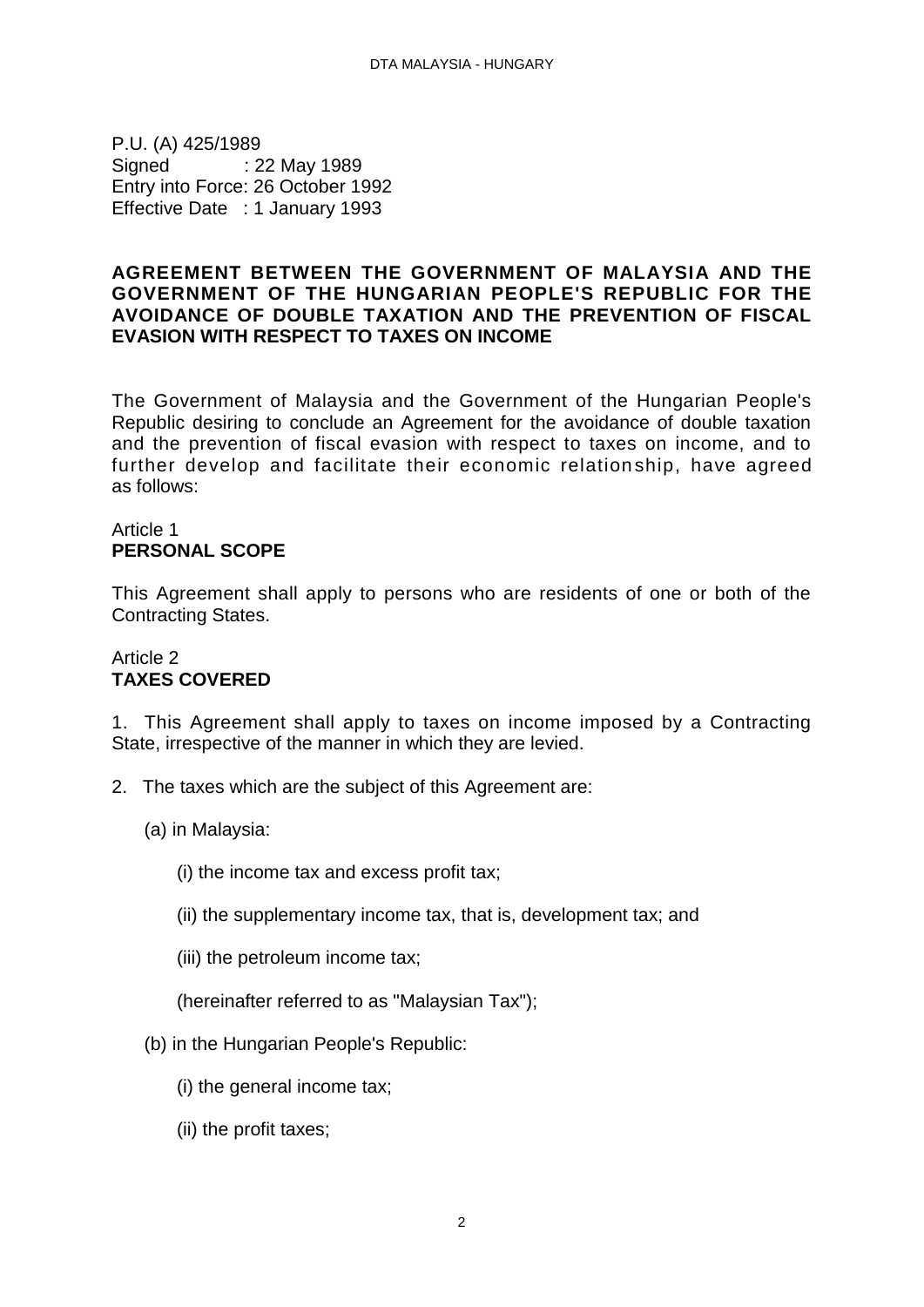- (iii) the special corporation tax;
- (iv) the town and community contribution;

(hereinafter referred to as "Hungarian tax").

3. The Agreement shall also apply to any identical or substantially similar taxes on income which are imposed after the date of signature of this Agreement in addition to, or in place of, the existing taxes. The competent authorities of the Contracting States shall notify each other of important changes which have been made in their respective taxation laws.

### Article 3 **GENERAL DEFINITIONS**

- 1. In this Agreement, unless the context otherwise requires:
	- (a) the term "Malaysia" means the Federation of Malaysia and includes any area beyond and adjacent to the territorial waters of Malaysia which in accordance with international law, has been or may hereafter be designated under the laws of Malaysia as an area within which the rights of Malaysia with respect to the exploitation and exploration of natural resources, whether living or non-living, may be exercised.
	- (b) the term "Hungarian People's Republic" when used in a geographical sense means the territory of the Hungarian People's Republic;
	- (c) the terms "a Contracting State" and "the other Contracting State" mean Malaysia or the Hungarian People's Republic as the context requires;
	- (d) the term "person" includes an individual, a company and any other body of persons which is treated as a person for tax purposes;
	- (e) the term "company" means any body corporate or entity which is treated as a body corporate for tax purposes;
	- (f) the terms "enterprise of a Contracting State" and "enterprise of the other Contracting State" mean respectively an enterprise carried on by a resident of a Contracting State and an enterprise carried on by a resident of the other Contracting State;
	- (g) the term "tax" means Malaysian tax or Hungarian tax, as the context requires;
	- (h) the term "national" means: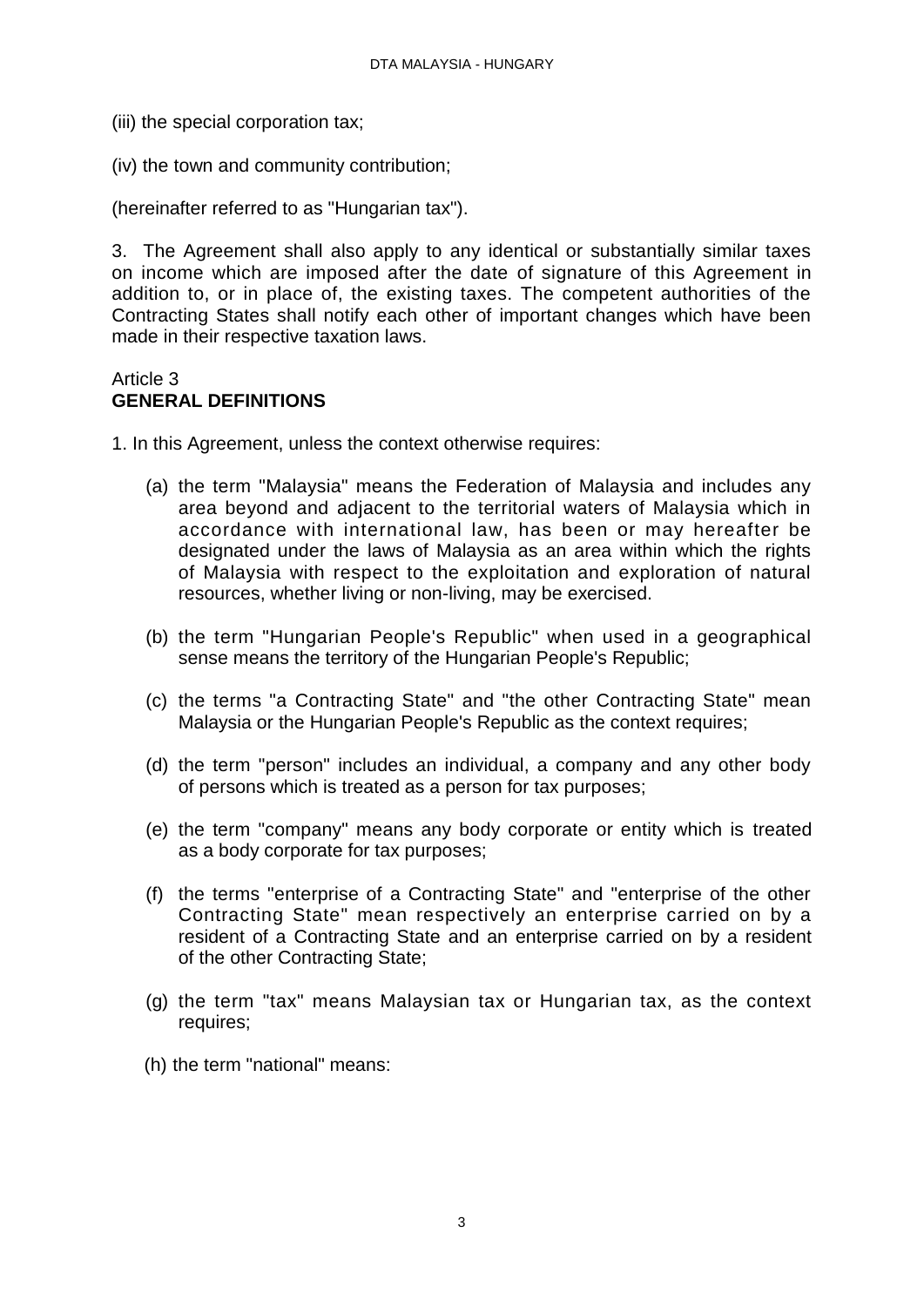- (i) any individual possessing the nationality or citizenship of a Contracting State;
- (ii) any legal person, partnership, association and any other entity deriving its status as such from the laws in force in a Contracting State;
- (i) the term "international traffic" means any transport by a ship or aircraft operated by an enterprise which has its place of effective management in a Contracting State, except when the ship or aircraft is operated solely between places in the other Contracting State;
- (j) the term "competent authority" means:
	- (i) in the case of Malaysia, the Minister of Finance or his authorised representative; and
	- (ii) in the case of the Hungarian People's Republic, the Minister of Finance or his authorised representative.

2. In the application of the Agreement by a Contracting State, any term not defined therein shall, unless the context otherwise requires, have the meaning which it has under the laws of that State concerning the taxes to which the Agreement applies.

# Article 4 **RESIDENT**

1. For the purposes of this Agreement, the term "resident of a Contracting State" means any person who, under the tax laws of that State, is a resident thereof by reason of his domicile, residence, place of management or any other criterion of a similar nature.

2. Where by reason of the provisions of paragraph 1 an individual is a resident of both Contracting States, then his status shall be determined in accordance with the following rules:

- (a) he shall be deemed to be a resident of the State in which he has a permanent home available to him. If he has a permanent home available to him in both States, he shall be deemed to be a resident of the State with which his personal and economic relations are closer (centre of vital interests);
- (b) if the State in which he has his centre of vital interests cannot be determined, or if he has not a permanent home available to him in either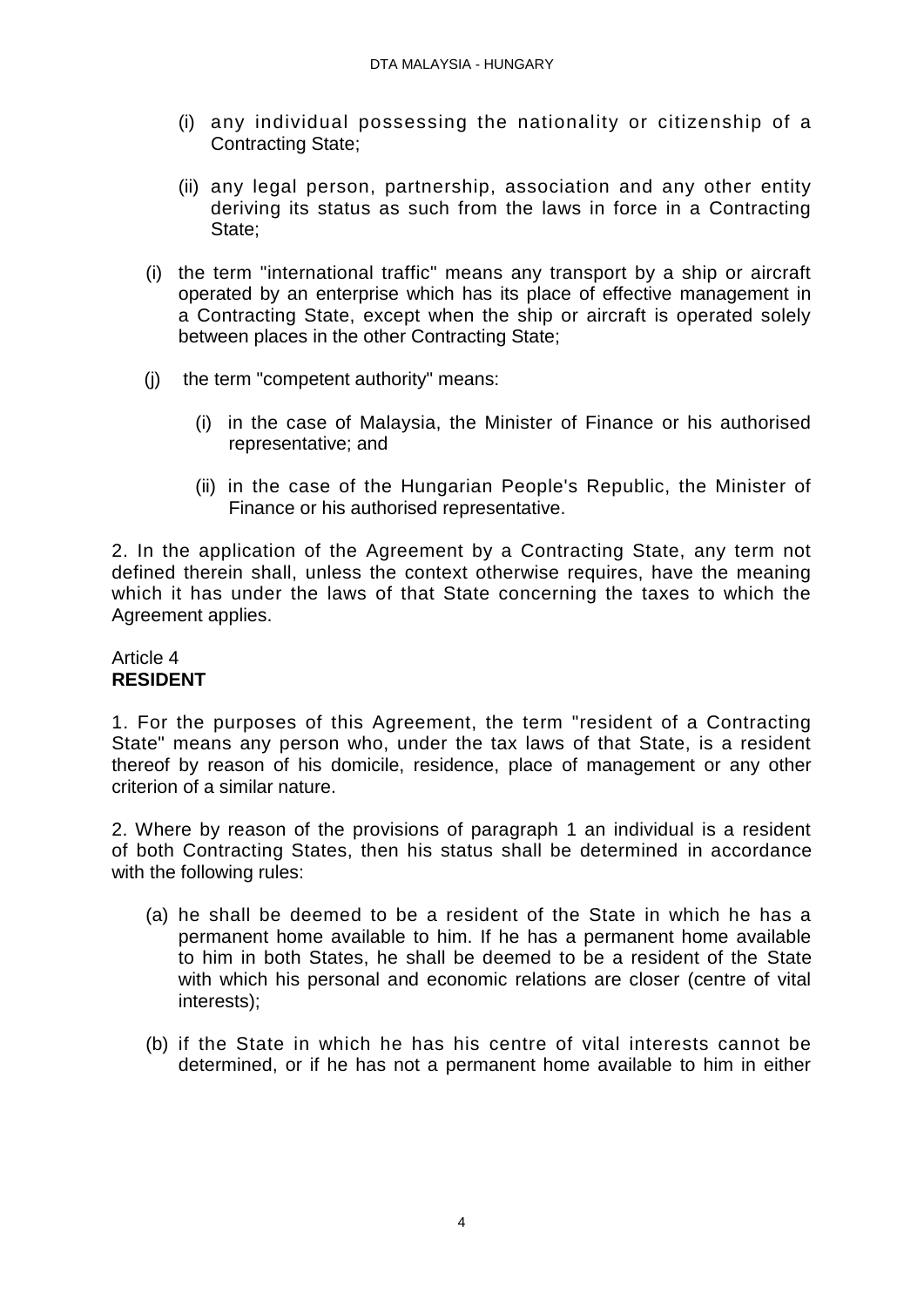State, he shall be deemed to be a resident of the State in which he has an habitual abode;

- (c) if he has an habitual abode in both States or in neither of them, he shall be deemed to be a resident of the State of which he is a national;
- (d) if he is a national of both States or of neither of them, the competent authorities of the Contracting States shall settle the question by mutual agreement.

3. Where, by reason of the provisions of paragraph 1, a person other than an individual is a resident of both Contracting States, then it shall be deemed to be a resident of the State in which its place of effective management is situated.

# Article 5 **PERMANENT ESTABLISHMENT**

1. For the purposes of this Agreement, the term "permanent establishment" means a fixed place of business through which the business of an enterprise is wholly or partly carried on.

2. The term "permanent establishment" shall include especially:

- (a) a place of management;
- (b) a branch;
- (c) an office;
- (d) a factory;
- (e) a workshop;
- (f) a mine, an oil or gas well, a quarry or any other place of extraction of natural resources including timber or other forest produce;
- (g) a farm or plantation;
- (h) a building site or construction, installation or assembly project which exists for more than six months.

3. Notwithstanding the preceding provisions of this Article the term "permanent establishment" shall be deemed not to include:

(a) the use of facilities solely for the purpose of storage, display of delivery of goods or merchandise belonging to the enterprise;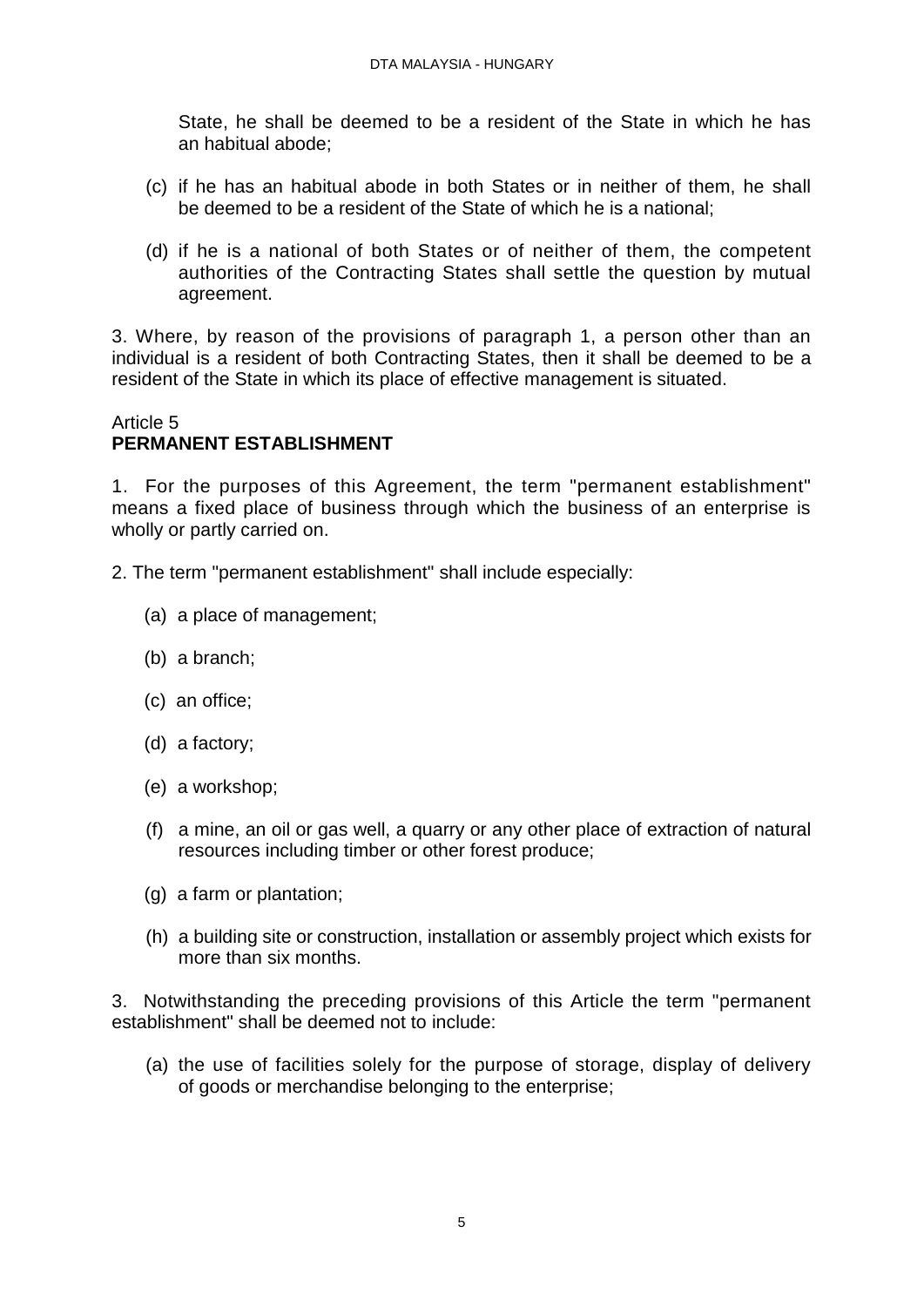- (b) the maintenance of a stock of goods or merchandise belonging to the enterprise solely for the purpose of storage, display or delivery;
- (c) the maintenance of a stock of goods or merchandise belonging to the enterprise solely for the purpose of processing by another enterprise;
- (d) the maintenance of a fixed place of business solely for the purpose of purchasing goods or merchandise, or of collecting information, for the enterprise;
- (e) the maintenance of a fixed place of business solely for the purpose of carrying on, for the enterprise, any other activity of a preparatory or auxiliary character;
- (f) the maintenance of a fixed place of business solely for any combination of activities mentioned in sub-paragraphs (a) to (e), provided that the overall activity of the fixed place of business resulting from this combination is of a preparatory or auxiliary character.

4. An enterprise of a Contracting State shall be deemed to have a permanent establishment in the other Contracting State if it carries on supervisory activities in that other State for more than six months in connection with a construction, installation or assembly project which is being undertaken in that other State.

5. A person (other than a broker, general commission agent or any other agent of an independent status to whom paragraph 6 applies) acting in a Contracting State on behalf of an enterprise of the other Contracting State shall be deemed to be a permanent establishment in the first-mentioned State, if:

- (a) he has, and habitually exercises in the first-mentioned State, an authority to conclude contracts in the name of the enterprise, unless his activities are limited to the purchase of goods or merchandise for the enterprise;
- (b) he maintains in the first-mentioned State a stock of goods or merchandise belonging to the enterprise from which he regularly fills orders on behalf of the enterprise; or
- (c) he manufactures or processes in the first-mentioned State for the enterprise goods or merchandise belonging to the enterprise.

6. An enterprise of a Contracting State shall not be deemed to have a permanent establishment in the other Contracting State merely because it carries on business in that other State through a broker, general commission agent or any other agent of an independent status, where such persons are acting in the ordinary course of their business.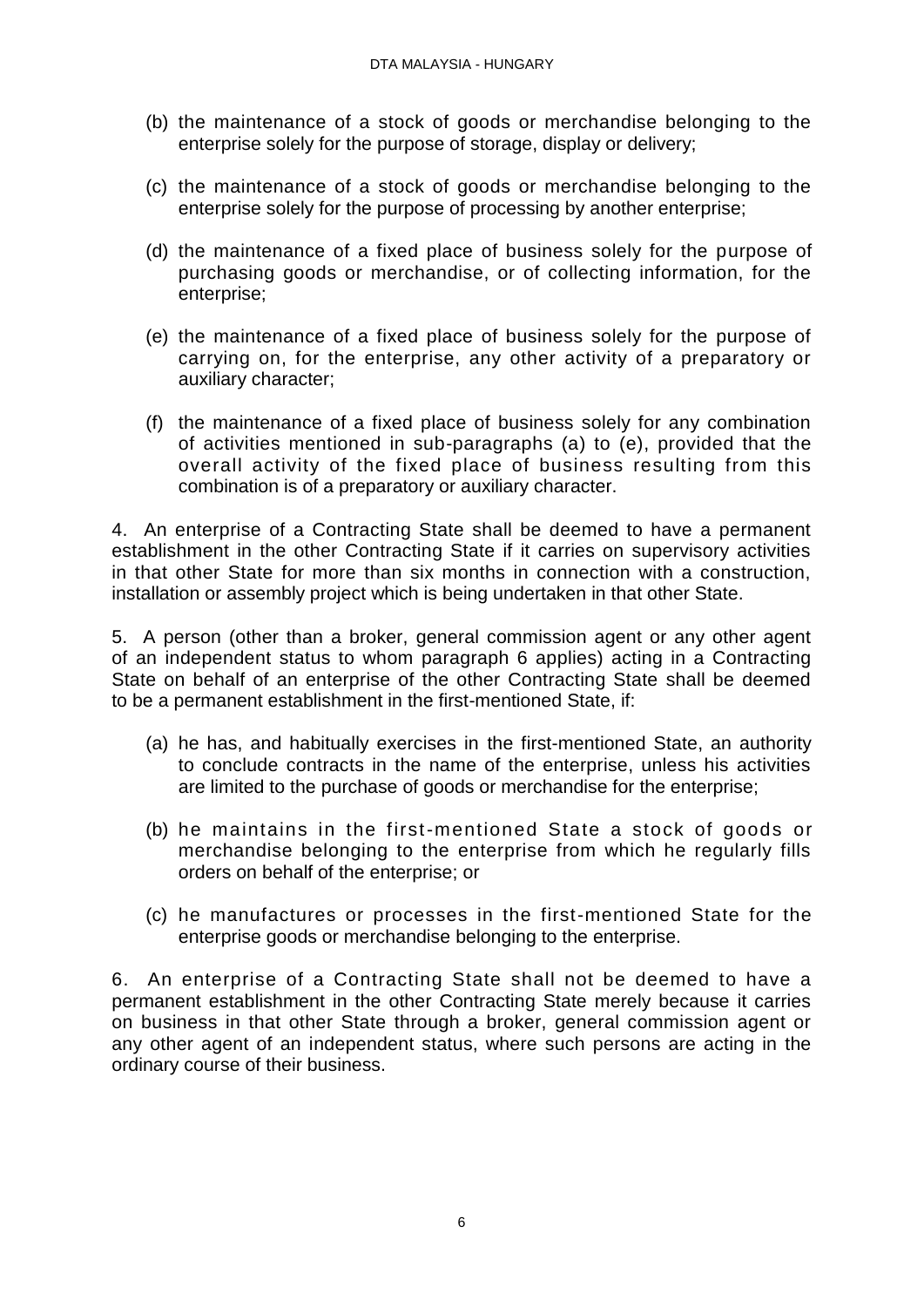However, when the activities of such an agent are devoted wholly or almost wholly on behalf of that enterprise, he shall not be considered an agent of an independent status if the transactions between the agent and the enterprise were made under conditions which differ from those which would be made between independent enterprises.

7. The fact that a company which is a resident of a Contracting State controls or is controlled by a company which is a resident of the other Contracting State, or which carries on business in that other State (whether through a permanent establishment or otherwise), shall not of itself constitute either company a permanent establishment of the other.

# Article 6

# **INCOME FROM IMMOVABLE PROPERTY**

1. Income derived by a resident of a Contracting State from immovable property situated in the other Contracting State may be taxed in that other State.

2. For the purposes of this Agreement, the term "immovable property" shall be defined in accordance with the laws of the Contracting State in which the property in question is situated. The term shall in any case include property accessory to immovable property, livestock and equipment used in agriculture and forestry, rights to which the provisions of general law respecting landed property apply, usufruct of immovable property and rights to variable or fixed payments as consideration for the working of, or the right to work, mineral deposits, oil or gas wells, quarries and other places of extracting of natural resources including timber or other forest produce. Ships, boats and aircraft shall not be regarded as immovable property.

3. The provisions of paragraph 1 shall apply to income derived from the direct use, letting, or use in any other form of immovable property.

4. The provisions of paragraphs 1 and 3 shall also apply to the income from immovable property of an enterprise and to income from immovable property used for the performance of independent personal services.

#### Article 7 **BUSINESS PROFITS**

1. The profits of an enterprise of a Contracting State shall be taxable only in that State unless the enterprise carries on business in the other Contracting State through a permanent establishment situated therein. If the enterprise carries on business as aforesaid, the profits of the enterprise may be taxed in the other State but only on so much thereof as is attributable to that permanent establishment.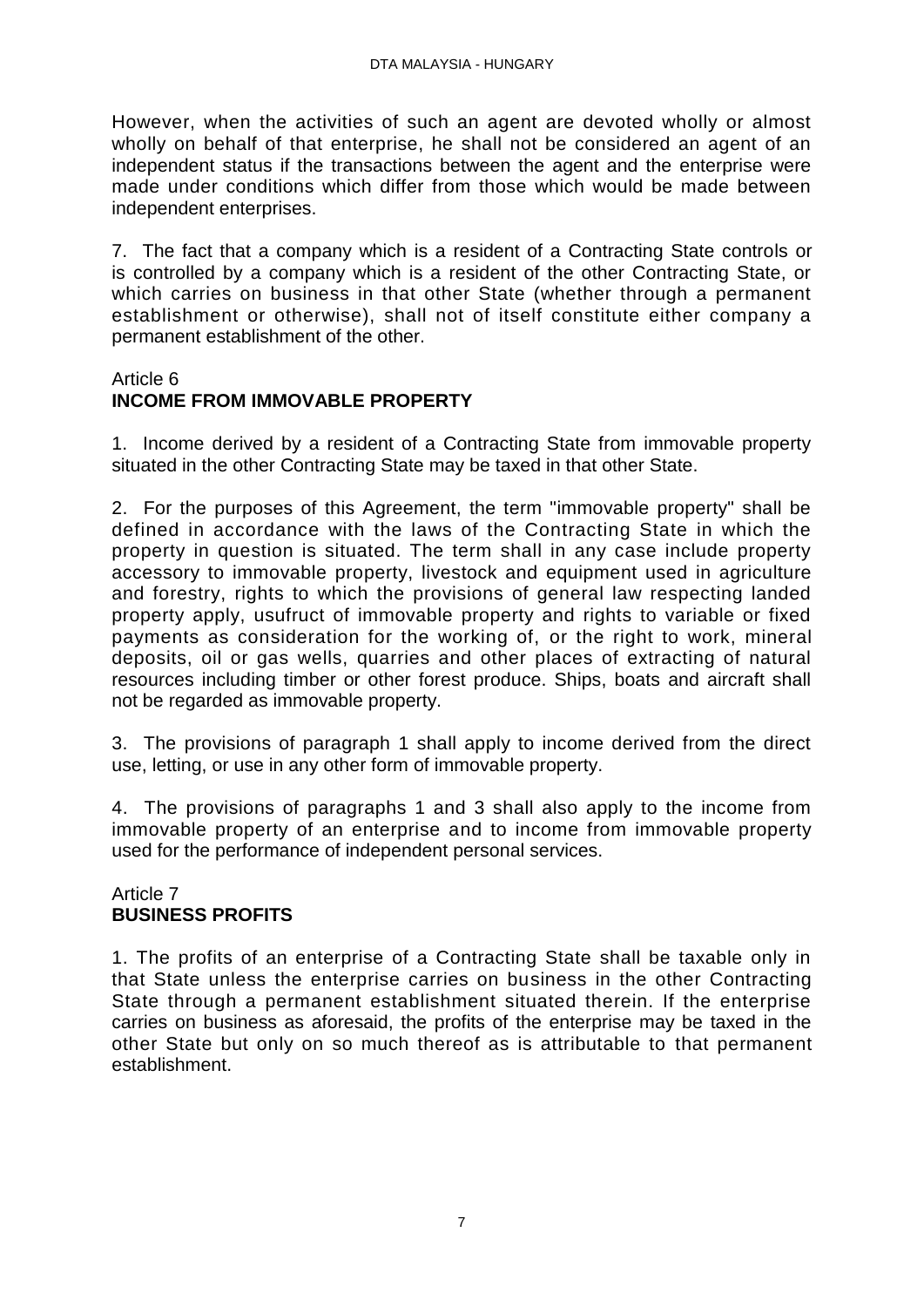2. Subject to the provisions of paragraph 3, where an enterprise of a Contracting State carries on business in the other Contracting State through a permanent establishment situated therein, there shall in each Contracting State be attributed to that permanent establishment the profits which it might be expected to make if it were a distinct and separate enterprise engaged in the same or similar activities under the same or similar conditions and dealing wholly independently with the enterprise of which it is a permanent establishment.

3. In determining the profits of a permanent establishment, there shall be allowed as deductions reasonably allocable expenses which are incurred for the purposes of the permanent establishment, including executive and general administrative expenses so incurred, whether in the State in which the permanent establishment is situated or elsewhere.

4. If the information available to the competent authority is inadequate to determine the profits to be attributed to the permanent establishment of an enterprise, nothing in this Article shall affect the application of any law of that State relating to the determination of the tax liability of a person by making an estimate, provided that the law shall be applied, so far as the information available to the competent authority permits, in accordance with the principle of this Article.

5. No profits shall be attributed to a permanent establishment by reason of the mere purchase by that permanent establishment of goods or merchandise for the enterprise.

6. For the purposes of the preceding paragraphs, the profits to be attributed to the permanent establishment shall be determined by the same method year by year unless there is good and sufficient reason to the contrary.

7. Where profits include items of income which are dealt with separately in other Articles of this Agreement, then the provisions of those Articles shall not be affected by the provisions of this Article.

### Article 8 **SHIPPING AND AIR TRANSPORT**

1. Profits from the operation of aircraft in international traffic shall be taxable only in the Contracting State in which the place of effective management of the enterprise is situated.

2. Income of an enterprise having its place of effective management in one of the Contracting States derived from the other Contracting State from the operation of ships in international traffic may be taxed in that other Contracting State, but the tax chargeable in that other State on such income shall be reduced by an amount equal to fifty per cent of such tax.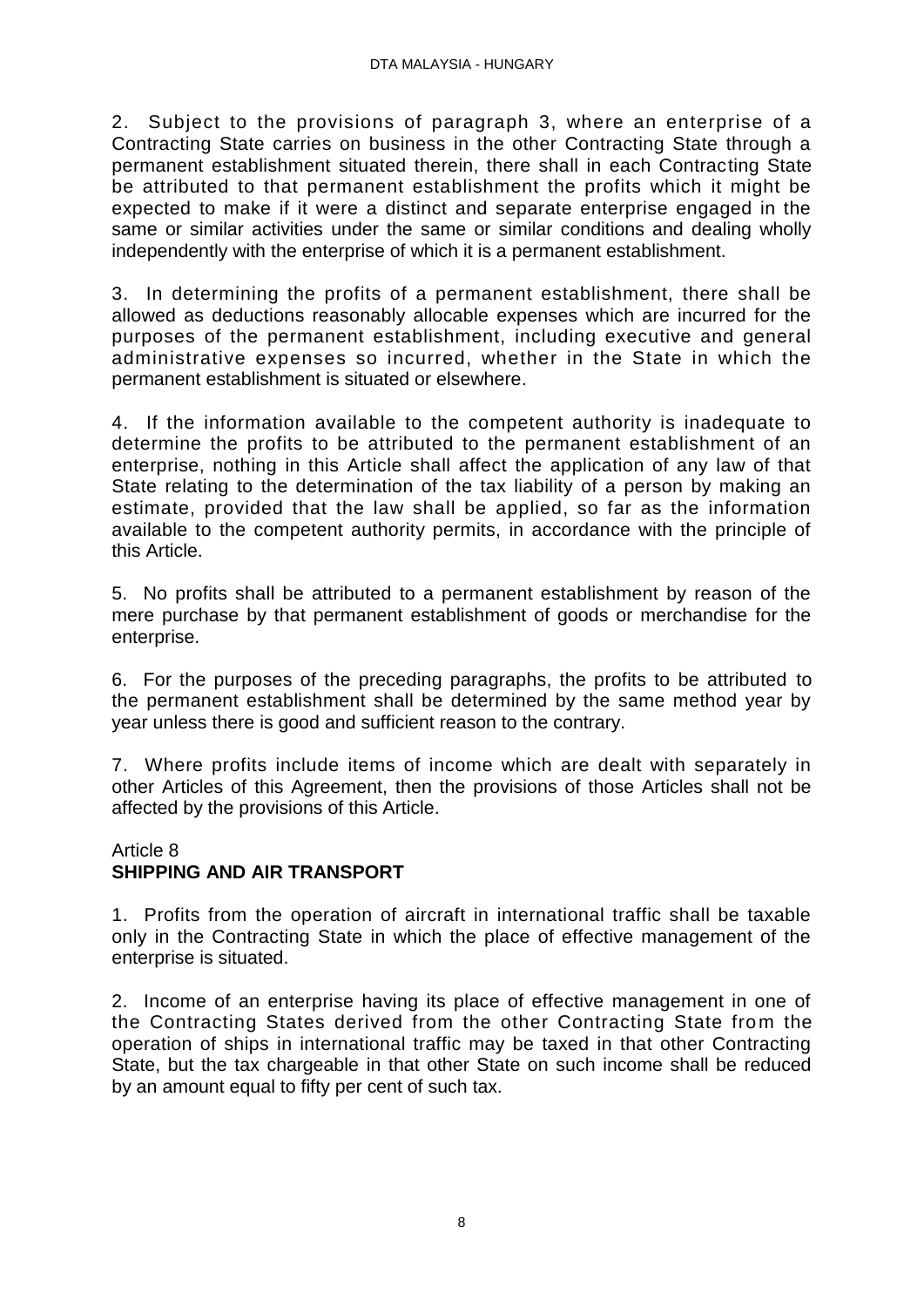3. Paragraphs 1 and 2 shall also apply to the share of the profits from the operation of ships or aircraft derived by a resident of a Contracting State through participation in a pool, a joint business or an international operating agency.

#### Article 9 **ASSOCIATED ENTERPRISES**

Where—

(a) an enterprise of a Contracting State participates directly or indirectly in the management, control or capital of an enterprise of the other Contracting State, or

(b) the same persons participate directly or indirectly in the management, control or capital of an enterprise of a Contracting State and an enterprise of the other Contracting State, and in either case conditions are made or imposed between the two enterprises in their commercial or financial relations which differ from those which would be made between independent enterprises, then any profits which would, but for those conditions, have accrued to one of the enterprises, but, by reason of those conditions, have not so accrued, may be included in the profits of that enterprise and taxed accordingly.

### Article 10 **DIVIDENDS**

1. Dividends paid by a company which is a resident of a Contracting State to a resident of the other Contracting State may be taxed in that other State.

2. Dividends paid by a company which is a resident of the Hungarian People's Republic to a resident of Malaysia may be taxed in the Hungarian People's Republic according to the laws of the Hungarian People's Republic, but if the recipient is the beneficial owner of the dividends the tax so charged shall not exceed 10 per cent of the gross amount of the dividends.

3. Dividends paid by a company which is a resident of Malaysia to a resident of the Hungarian People's Republic who is the beneficial owner thereof shall be exempt from any tax in Malaysia which is chargeable on dividends in addition to the tax chargeable in respect of the income of the company. Nothing in this paragraph shall affect the provisions of the Malaysian law under which the tax in respect of a dividend paid by a company which is a resident of Malaysia from which Malaysian tax has been, or has been deemed to be, deducted may be adjusted by reference to the rate of tax appropriate to the Malaysian year of assessment immediately following that in which the dividend was paid.

4. The term "dividends" as used in this Article means income from shares or other rights, not being debt-claims, participating in profits, as well as income from other corporate rights which is projected to the same taxation treatment as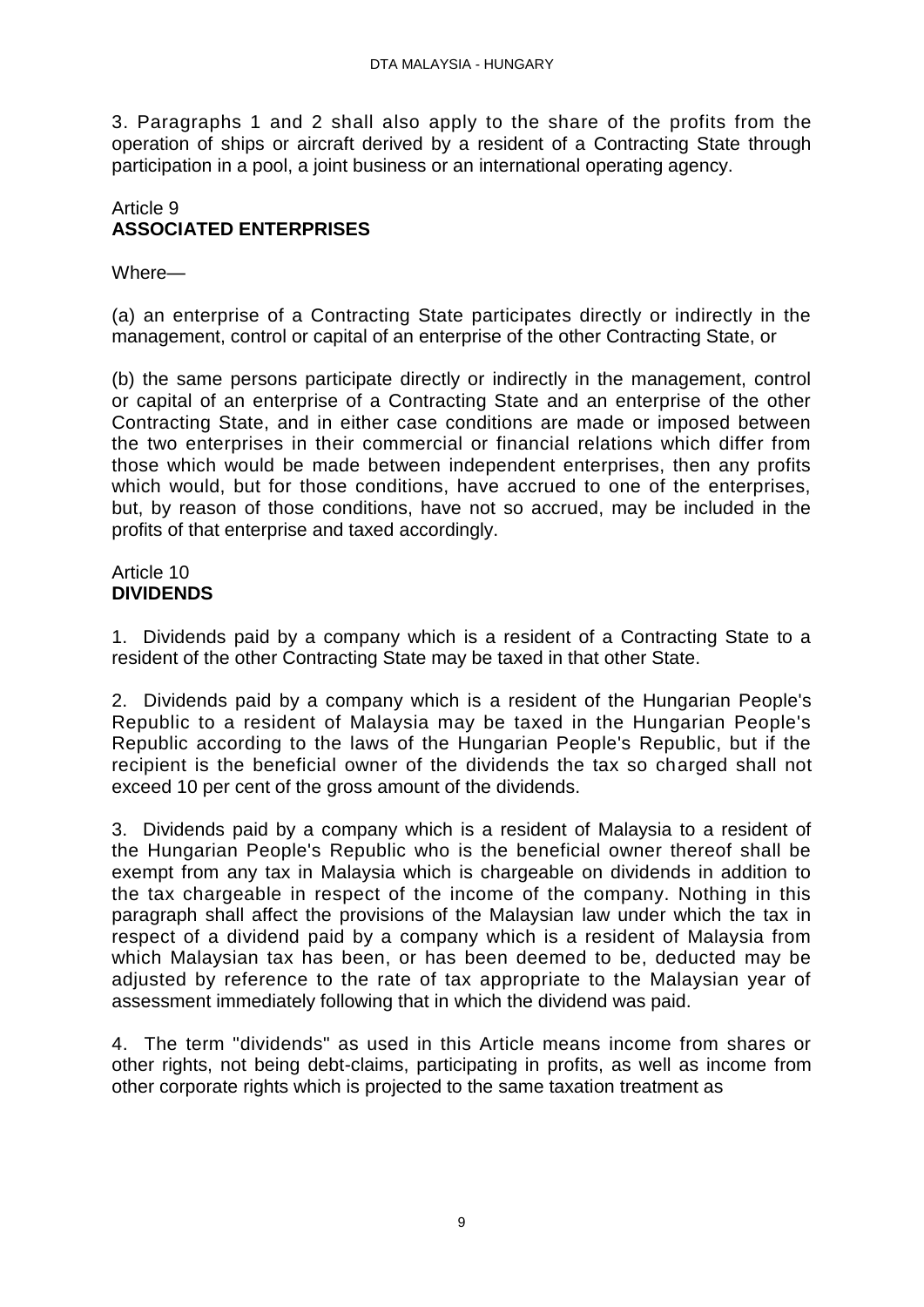income from shares by the laws of the State of which the company making the distribution a resident.

5. The provisions of paragraphs 1, 2 and 3 shall not apply if the beneficial owner of the dividends, being a resident of a Contracting State, carries on business in the other Contracting State, of which the company paying the dividends is a resident, through a permanent establishment situated therein, and the holding in respect of which the dividends are paid is effectively connected with such permanent establishment. In such a case, the provisions of Article 7 shall apply.

6. Where a company which is a resident of a Contracting State derives profits or income from the other Contracting State, that other State may not impose any tax on the dividends paid by the company, except in so far as such dividends are paid to a resident of that other State or in so far as the holding in respect of which the dividends are paid is effectively connected with a permanent establishment situated in that other State, nor subject the company's undistributed profits to a tax on the company's undistributed profits, even if the dividends paid or the undistributed profits consist wholly or partly of profits or income arising in such other State.

# Article 11 **INTEREST**

1. Interest arising in a Contracting State and paid to a resident of the other Contracting State may be taxed in that other State.

2. However, such interest may also be taxed in the Contracting State in which it arises, and according to the laws of that State, but if the recipient is the beneficial owner of the interest, the tax so charged shall not exceed 15 per cent of the gross amount of the interest.

3. Notwithstanding the provisions of paragraph 2, interest to which a resident of the Hungarian People's Republic is beneficially entitled shall be exempt from Malaysian tax if the loan or other indebtedness in respect of which the interest is paid is an approved loan as defined in section 2(1) of the Income Tax Act, 1967 of Malaysia.

4. Notwithstanding the provisions of paragraph 2 interest arising in a Contracting State and paid to a resident of the other Contracting State shall be taxable only in that other State where it is paid:

- (a) to the Government of that other State;
- (b) to the Central Bank of that other State; or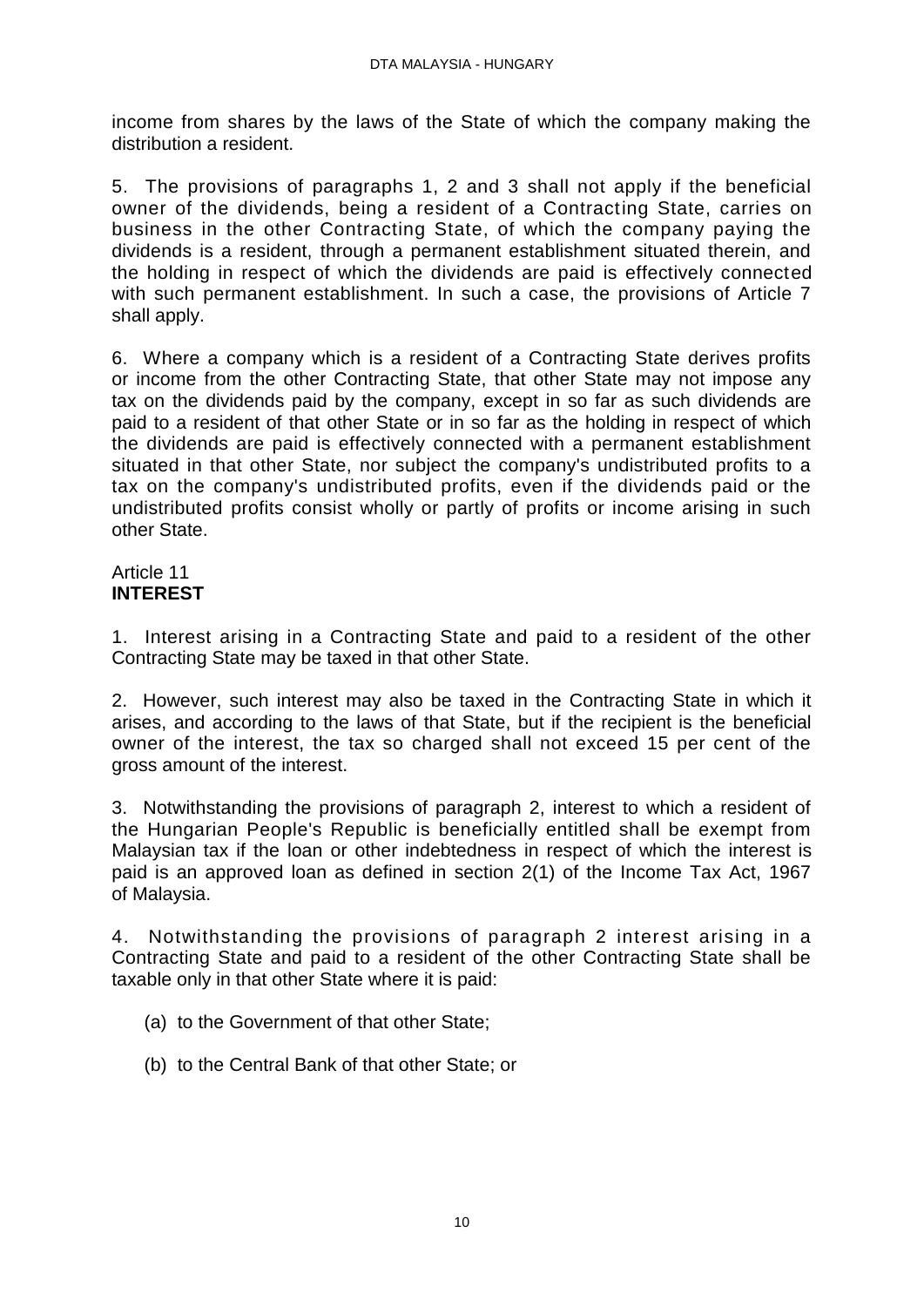(c) in respect of a loan provided, guaranteed or insured by the Government of that other State which may be agreed upon between the competent authorities of the Contracting States.

5. The term "interest" as used in this Article means income from debt claims of every kind, whether or not secured by mortgage, and whether or not carrying a right to participate in the debtor's profits, and in particular, income from government securities and income from bonds or debentures.

6. The provisions of paragraphs 1, 2 and 3 shall not apply if the beneficial owner of the interest, being a resident of a Contracting State, carries on business in the other Contracting State in which the interest arises, through a permanent establishment situated therein, and the debt-claim in respect of which the interest is paid is effectively connected with such permanent establishment. In such a case, the provisions of Article 7 shall apply.

7. Interest shall be deemed to arise in a Contracting State when the prayer is that State itself, a political subdivision, a local authority thereof, or a resident of that State. Where, however, the person paying the interest, whether he is a resident of a Contracting State or not, has in a Contracting State a permanent establishment in connection with which the indebtedness on which the interest is paid was incurred, and such interest is borne by such permanent establishment, then such interest shall be deemed to arise in the State in which the permanent establishment is situated.

8. Where, by reason of a special relationship between the payer and the beneficial owner or between both of them and some other person, the amount of the interest paid, having regard to the debt-claim for which it is paid, exceeds the amount which would have been agreed upon by the payer and the beneficial owner in the absence of such relationship, the provisions of this Article shall apply only to the last-mentioned amount. In such a case, the excess part of the payments shall remain taxable according to the laws of each Contracting State, due regard being had to the other provisions of this Agreement.

# Article 12 **ROYALTIES**

1. Royalties arising in a Contracting State and paid to a resident of the other Contracting State may be taxed in that other State.

2. However, such royalties may also be taxed in the Contracting State in which they arise, and according to the laws of that State, but if the recipient is the beneficial owner of the royalties, the tax so charged shall not exceed 15 per cent of the gross amount of the royalties.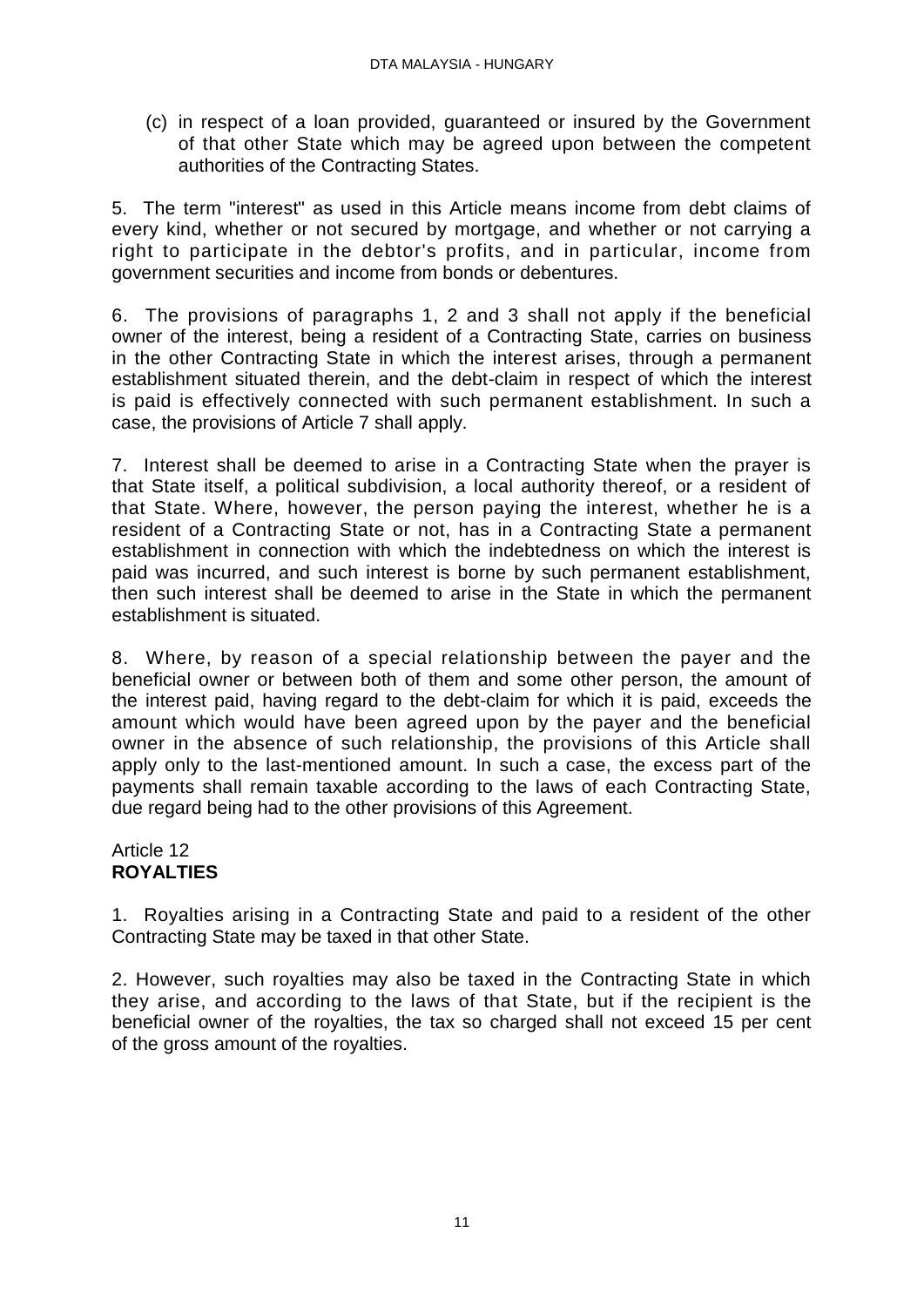3. The term "royalties" as used in this Article means payments of any kind received as a consideration for:

- (a) the use of, or the right to use, any patent, trade mark, design or model, plan, secret formula or process, or any copyright of scientific work, or for the use of, or the right to use, industrial, commercial, or scientific equipment, or for information concerning industrial, commercial or scientific experience;
- (b) the use of, or the right to use, cinematograph films, films or tapes for radio or television broadcasting, any copyright of literary or artistic work.

4. The provisions of paragraphs 1 and 2 shall not apply if the beneficial owner of the royalties, being a resident of a Contracting State, carries on business in the other Contracting State in which the royalties arise through a permanent establishment situated therein, and the right or property in respect of which the royalties are paid is effectively connected with such permanent establishment. In such a case, the provisions of Article 7 shall apply.

5. Royalties shall be deemed to arise in a Contracting State when the payer is that State itself, a political subdivision, a local authority thereof, or a resident of that State. Where, however, the person paying such royalties, whether he is a resident of a Contracting State or not, has in a Contracting State a permanent establishment in connection with which the obligation to pay the royalties was incurred, and such royalties are borne by such permanent establishment, then such royalties shall be deemed to arise in the State in which the permanent establishment is situated.

6. Where, by reason of a special relationship between the payer and the beneficial owner or between both of them and some other person, the amount of the royalties paid, having regard to the use, right or information for which they are paid, exceeds the amount which would have been agreed upon by the payer and the beneficial owner in the absence of such relationship, the provisions of this Article shall apply only to the last-mentioned amount. In such a case, the excess part of the payments shall remain taxable according to the laws of each Contracting State, due regard being had to the other provisions of this Agreement.

### Article 13 **GAINS FROM THE ALIENATION OF PROPERTY**

1. Gains from the alienation of immovable property, as defined in paragraph 2 of Article 6, may be taxed in the Contracting State in which such property is situated.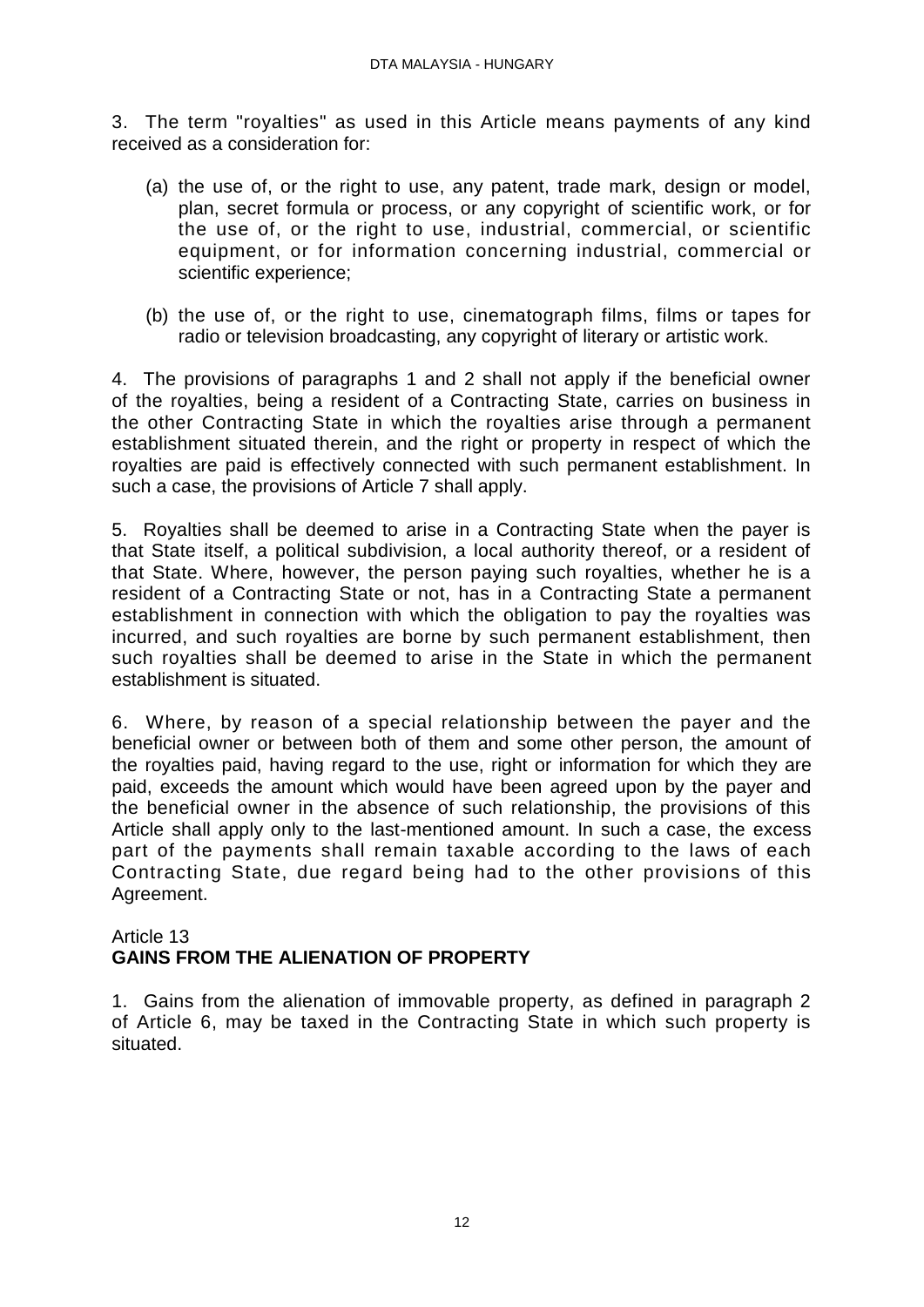2. Gains from the alienation of movable property forming part of the business property of a permanent establishment which an enterprise of a Contracting State has in the other Contracting State or of movable property available to a resident of a Contracting State in the other Contracting State for the purpose of performing professional services, including such gains from the alienation of such a permanent establishment (alone or together with the whole enterprise) may be taxed in that other State. However, gains from the alienation of ships or aircraft operated in international traffic by an enterprise having its place of effective management in a Contracting State and movable property pertaining to the operation of such ships or aircraft shall be taxable only in that State.

3. Gains from the alienation of any property other than those mentioned in paragraphs 1 and 2 of this Article, shall be taxable only in the Contracting State of which the alienator is a resident.

### Article 14 **INDEPENDENT PERSONAL SERVICES**

1. Income derived by a resident of a Contracting State in respect of professional services or other independent activities of a similar character shall be taxable only in that State. However, in the following circumstances, such income may be taxed in the other Contracting State but only so much of his income may be taxed in that other State as is derived from his activities performed in that State:

- (a) if his stay in the other State is for a period or periods amounting to or exceeding in the aggregate 183 days in the calendar year concerned; or
- (b) if the remuneration for his services in the other State is either derived from residents of that State or borne by a permanent establishment which a person not resident in that State has in that State and which, in either case exceeds US 4,000 dollars in the calendar year concerned, notwithstanding that his stay in that State is for a period or periods amounting to less than 183 days during that calendar year.

2. The term "professional services" includes especially independent scientific, literary, artistic, educational or teaching activities as well as the independent activities of physicians, lawyers, engineers, architects, dentists and accountants.

# Article 15 **DEPENDENT PERSONAL SERVICES**

1. Subject to the provisions of Articles 16, 18, 19, 20 and 21 salaries, wages and other similar remuneration derived by a resident of a Contracting State in respect of an employment shall be taxable only in that State unless the employment is exercised in the other Contracting State. If the employment is so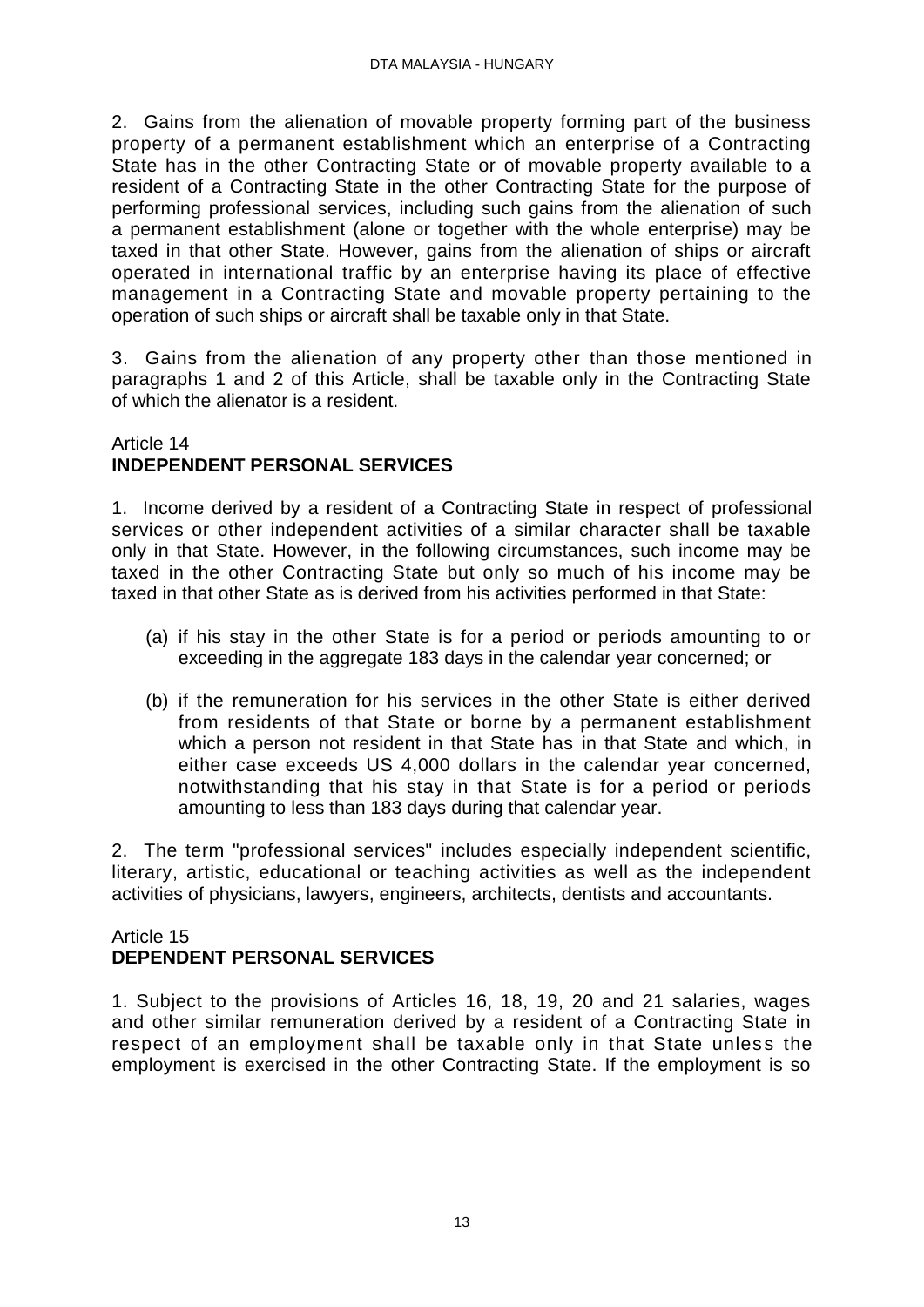exercised, such remuneration as is derived therefrom may be taxed in that other State.

2. Notwithstanding the provisions of paragraph 1, remuneration derived by a resident of a Contracting State in respect of an employment exercised in the other Contracting State shall be taxable only in the first-mentioned State if:

- (a) the recipient is present in the other Contracting State for a period or periods not exceeding in the aggregate 183 days in the calendar year concerned; and
- (b) the remuneration is paid by, or on behalf of, an employer who is not a resident of the other State; and
- (c) the remuneration is not borne by a permanent establishment which the employer has in the other State.

3. Notwithstanding the preceding provisions of this Article, remuneration derived in respect of an employment exercised aboard a ship or aircraft, operated in international traffic, may be taxed in the Contracting State in which the place of effective management of the enterprise is situated.

## Article 16 **DIRECTORS' FEES**

Directors' fees and similar payments derived by a resident of a Contracting State in his capacity as a member of the board of directors or any other similar organ of a company which is a resident of the other Contracting State, may be taxed in that other State.

# Article 17 **ARTISTES AND ATHLETES**

1. Notwithstanding the provisions of Articles 14 and 15 income derived by a resident of a Contracting State as an entertainer, such as a theatre, motion picture, radio or television artiste, or a musician, or as an athlete, from his personal activities as such exercised in the other Contracting State, may be taxed in that other State.

2. Where income in respect of personal activities exercised by an entertainer or an athlete in his capacity as such accrues not to the entertainer or athlete himself but to another person, that income may, notwithstanding the provisions of Articles 7, 14 and 15, be taxed in the Contracting State in which the activities of the entertainer or athlete are exercised.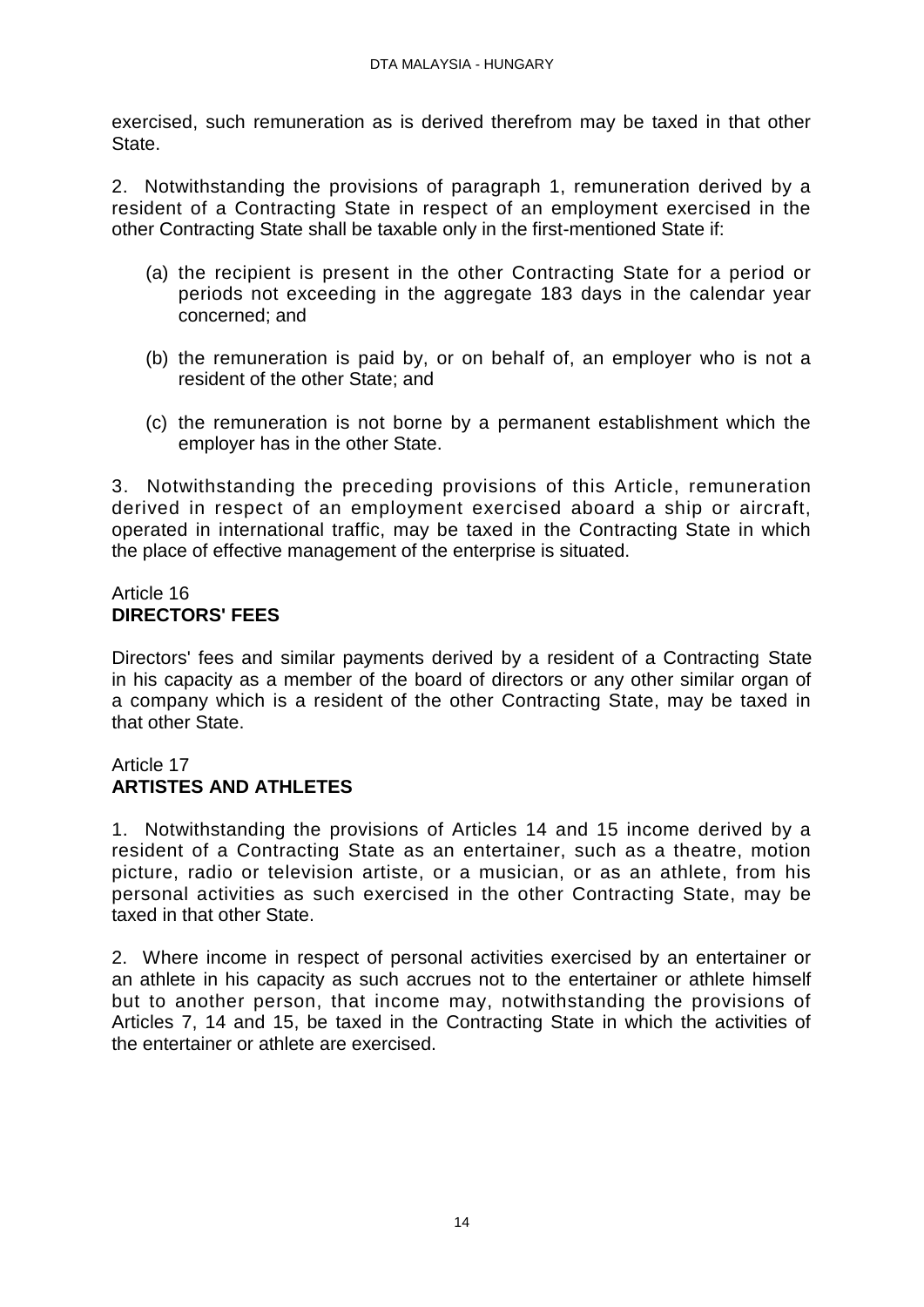3. Notwithstanding the provisions of paragraphs 1 and 2 of this Article income mentioned in this Article shall be exempt from tax in the Contracting State in which the activity of the entertainer or athlete is exercised provided that this activity is supported in a considerable part out of public funds of this State or of the other State or the activity is exercised under a cultural agreement or arrangement between the Contracting States.

#### Article 18 **PENSIONS AND ANNUITIES**

1. Subject to the provisions of paragraph 2 of Article 19, any pensions and other similar remuneration for past employment or any annuity arising in a Contracting State and paid to a resident of the other Contracting State shall be taxable only in that other State.

2. The term "annuity" means a stated sum payable periodically at stated times, during life or during a specified or ascertainable period of time, under an obligation to make the payments in return for adequate and full consideration in money or money's worth.

## Article 19 **GOVERNMENT SERVICE**

1. (a) Remuneration, other than a pension, paid by a Contracting State or a political subdivision or a local authority thereof to any individual in respect of services rendered to that State or political subdivision or a local authority thereof shall be taxable only in that State.

(b) However, such remuneration shall be taxable only in the other Contracting State if the services are rendered in that other State and the recipient is a resident of that other State who:

- (i) is a national of State; or
- (ii) did not become a resident of that State solely for the purpose of performing the services.

2. Any pension paid by, or out of funds created by, a Contracting State, a political subdivision or a local authority thereof to any individual in respect of services rendered to that State, political subdivision or a local authority thereof shall be taxable only in that State.

3. The provisions of Articles 15, 16 and 18 shall apply to remuneration and pensions in respect of services rendered in connection with a business carried on by a Contracting State or a political subdivision or a local authority thereof.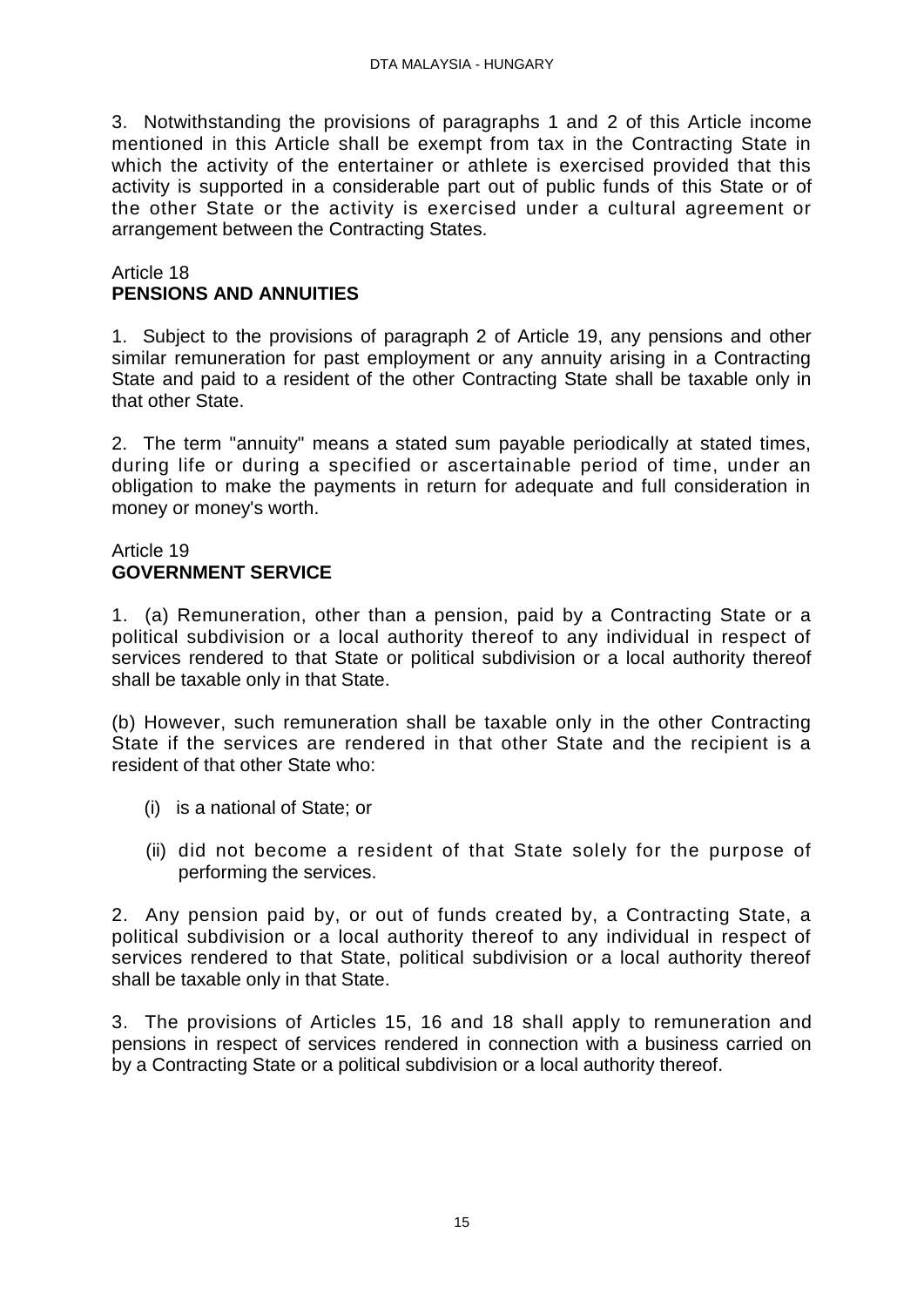#### Article 20 **STUDENTS AND TRAINEES**

Payments which a student or an apprentice who is or was immediately before visiting a Contracting State a resident of the other Contracting State and who is present in the first-mentioned State solely for the purpose of his education or training receives for the purpose of his maintenance, education or training shall not be taxed in that State, provided that such payments arise from sources outside that State.

### Article 21 **TEACHERS AND RESEARCHERS**

1. An individual who is a resident of a Contracting State immediately before making a visit to the other Contracting State, and who, at the invitation of any university, college or other similar educational institution, visits that other State for a period not exceeding two years solely for the purpose of teaching or research or both at such educational institution shall be exempt from tax in that other State on any remuneration for such teaching or research which is subject to tax in the first-mentioned Contracting State.

2. This Article shall not apply to income from research if such research is undertaken primarily for the private benefit of a specific person or persons.

# Article 22 **INCOME NOT EXPRESSLY MENTIONED**

Items of income of a resident of a Contracting State which are not expressly mentioned in the foregoing Articles of this Agreement shall be taxable only in that Contracting State except that if such income is derived from sources in the other Contracting State, it may also be taxed in that other State.

### Article 23

# **ELIMINATION OF DOUBLE TAXATION**

1. Subject to the laws of Malaysia regarding the allowance as a credit against Malaysian tax of tax payable in any country other than Malaysia, Hungarian tax payable under the laws of the Hungarian People's Republic and in accordance with this Agreement by a resident of Malaysia in respect of income derived from the Hungarian People's Republic shall be allowed as a credit against Malaysian tax payable in respect of that income. The credit shall not, however, exceed that part of the Malaysian tax, as computed before the credit is given, which is appropriate to such item of income.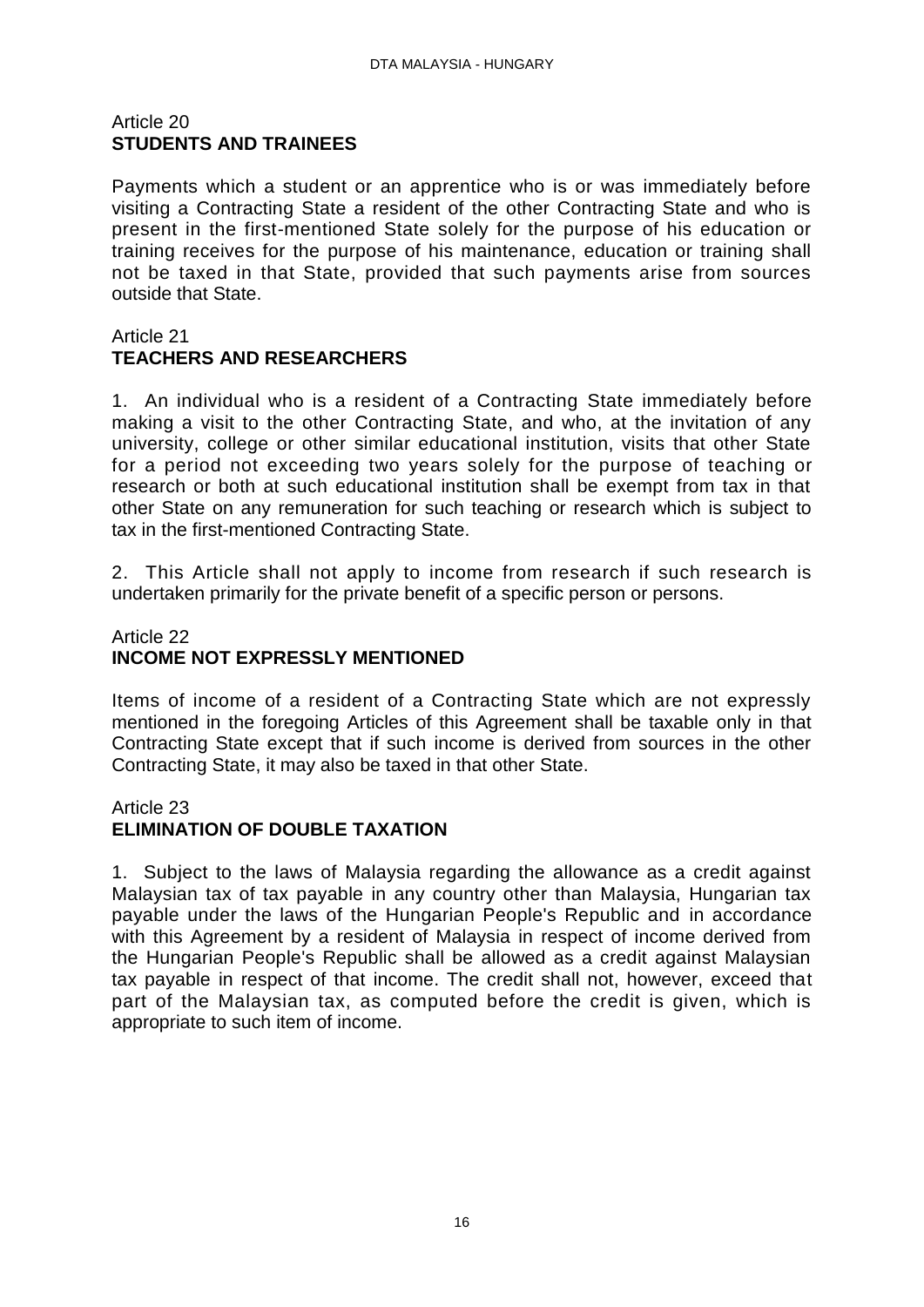- 2. In the Hungarian People's Republic:
	- (i) Where a resident of the Hungarian People's Republic derives income which, in accordance with the provisions of this Agreement may be taxed in Malaysia, the Hungarian People's Republic shall, subject to the provisions of subparagraphs (ii) and (iii), exempt such income from tax.
	- (ii) Where a resident of the Hungarian People's Republic derives items of income which, in accordance with the provisions of Articles 10, 11 and 12 may be taxed in Malaysia the Hungarian People's Republic shall allow as a deduction from the tax on the income of that resident an amount equal to the tax paid in Malaysia. Such deduction shall not, as computed before the deduction is given which is attributable to such items of income derived from Malaysia.
	- (iii) Where in accordance with any provision of the Agreement income derived by a resident of the Hungarian People's Republic is exempt from tax in the Hungarian People's Republic, the Hungarian People's Republic may nevertheless, in calculating the amount of tax on the remaining income of such resident, take into account the exempted income.

3. For purposes of paragraph 2, taxes which have been relieved or reduced in Malaysia by virtue of special incentive laws for the promotion of the economic development of Malaysia or any other provisions which may subsequently be introduced in Malaysia in modification of, or in addition to, those laws or by virtue of the provisions of this Agreement shall be deemed to have been paid and shall wherever applicable be allowed as a credit in the Hungarian People's Republic in an amount equal to the tax which would have been paid if no such relief or reduction had been made.

### Article 24 **NON-DISCRIMINATION**

1. The nationals of a Contracting State shall not be subjected in the other Contracting State to any taxation or any requirement connected therewith which is other or more burdensome than the taxation and connected requirements to which nationals of that other State in the same circumstances are or may be subjected.

2. The taxation on a permanent establishment which an enterprise of a Contracting State has in the other Contracting State shall not be less favourably levied in that other State than the taxation levied on enterprises of that other State carrying on the same activities.

3. Enterprises of a Contracting State, the capital of which is wholly or partly owned or controlled, directly or indirectly, by one or more residents of the other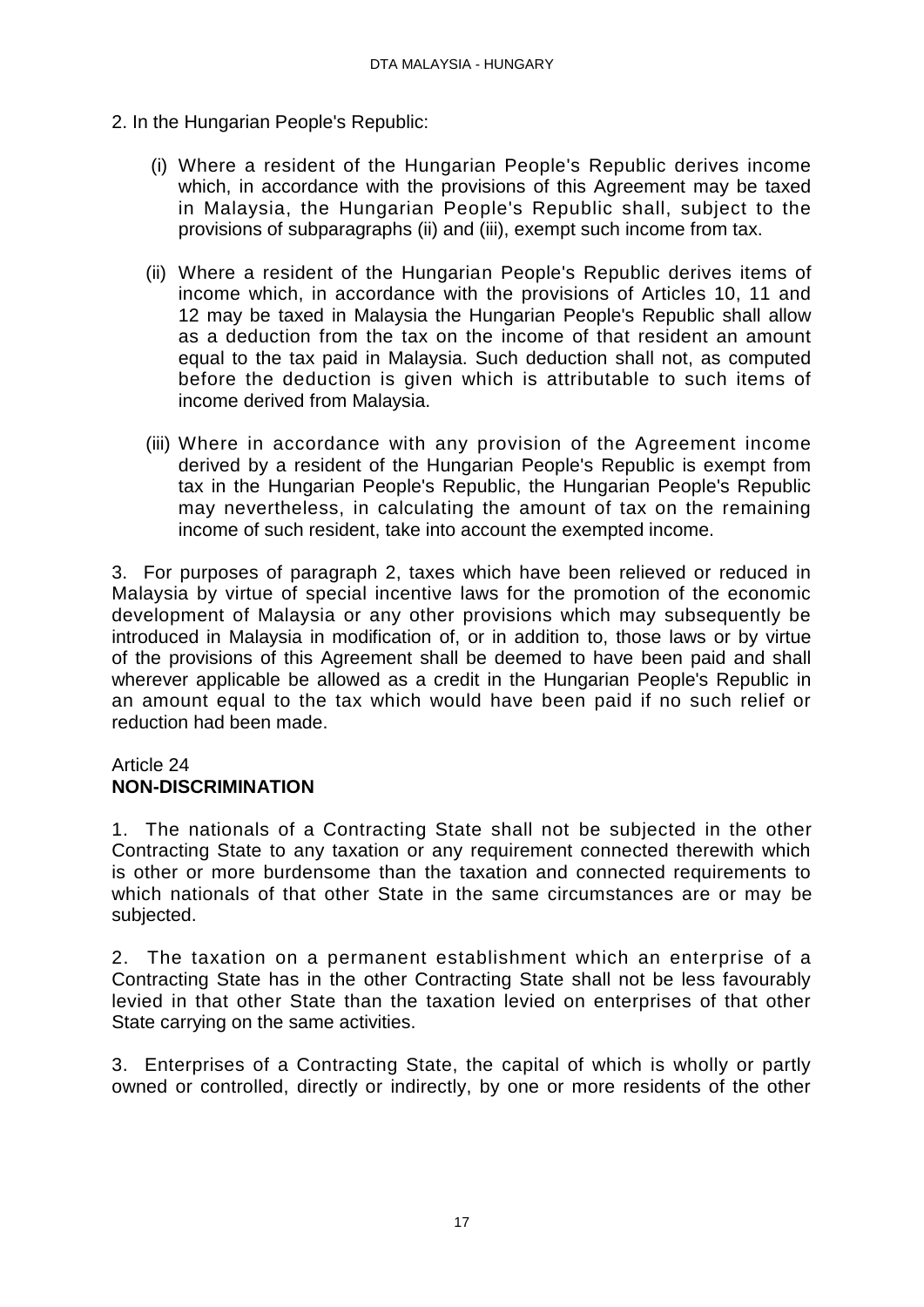Contracting State, shall not be subjected in the first-mentioned State to any taxation or any requirement connected therewith which is more burdensome than the taxation and connected requirements to which other similar enterprises of that first-mentioned State are or may be subjected.

- 4. Nothing in this Article shall be construed as obliging:
	- (a) a Contracting State to grant to individuals who are resident of the other Contracting State any personal allowances, reliefs and reductions for tax purposes on account of civil status or family responsibilities which it grants to its own residents;
	- (b) a Contracting State to grant to nationals of the other Contracting State not resident in the first-mentioned State those personal allowances, reliefs and reductions for tax purposes which are by law available on the date of signature of this Agreement only to nationals of the firstmentioned State who are not resident in that State.

5. In this Article, the term "taxation" means taxes to which this Agreement applies.

### Article 25

# **MUTUAL AGREEMENT PROCEDURE**

1. Where a resident of a Contracting State considers that the actions of one or both of the Contracting States result or will result for him in taxation not in accordance with this Agreement, he may, notwithstanding the remedies provided by the taxation laws of those States, present his case to the competent authority of the State of which he is a resident or, if his case comes under paragraph 1 of Article 24, to that of the State of which he is a national. The case must be presented within three years from the first notification of the action resulting in taxation not in accordance with the provisions of the Agreement.

2. The competent authority shall endeavour, if the objection appears to it to be justified and if it is not itself able to arrive at an appropriate solution, to resolve the case by mutual agreement with the competent authority of the other Contracting State, with a view to the avoidance of taxation which is not in accordance with the Agreement. Any agreement reached shall be implemented notwithstanding any time limits in the domestic law of the Contracting States.

3. The competent authorities of the Contracting States shall endeavour to resolve by mutual agreement any difficulties or doubts arising as to the interpretation or application of the Agreement. They may also consult together for the elimination of double taxation in cases not provided for in the Agreement.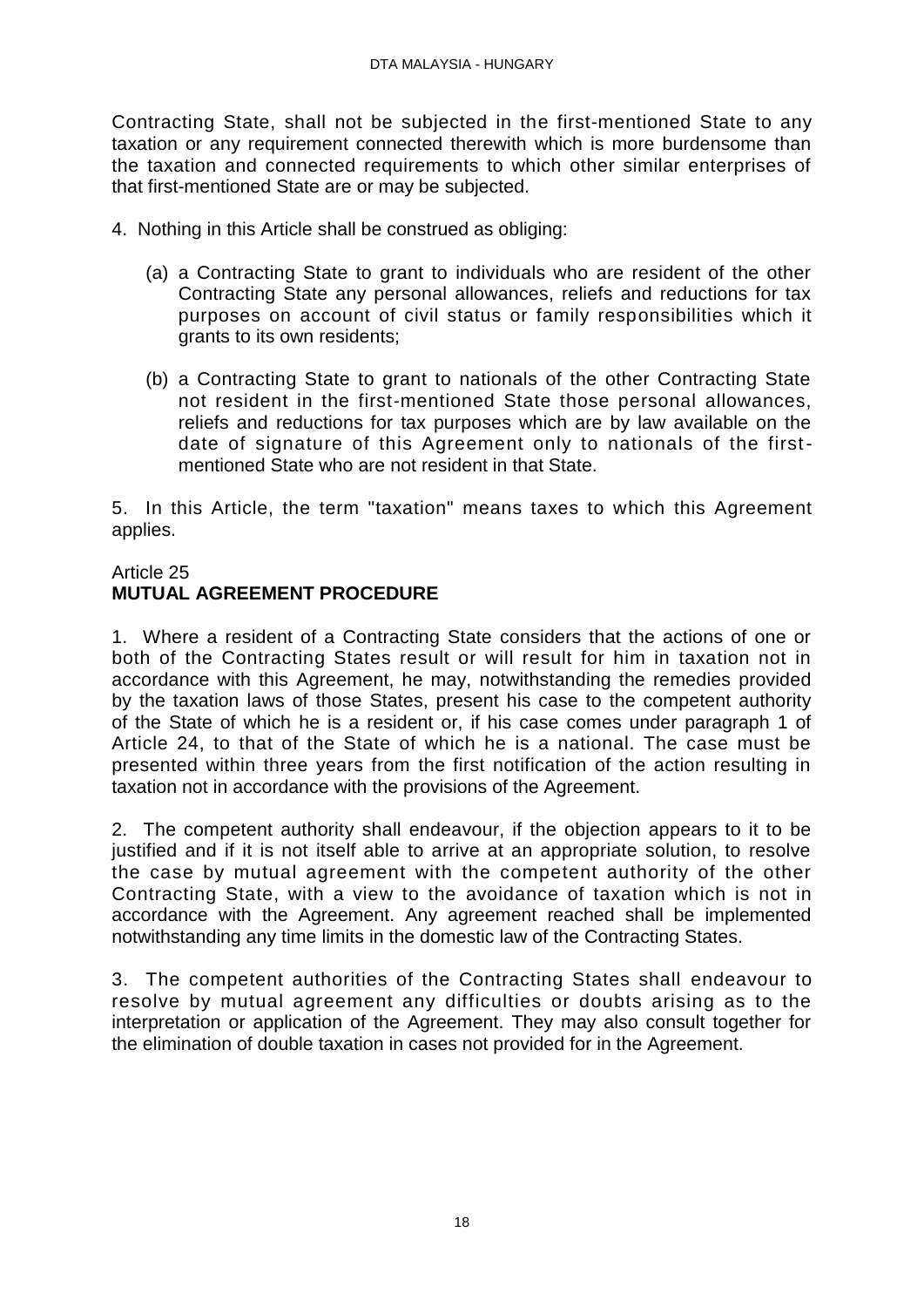4. The competent authorities of the Contracting States may communicate with each other directly for the purposes of reaching an agreement in the preceding paragraphs.

# Article 26 **EXCHANGE OF INFORMATION**

1. The competent authorities of the Contracting State shall exchange such information as is necessary for carrying out the provisions of this Agreement or for the prevention or detection of evasion or avoidance of taxes covered by this Agreement. Any information so exchanged shall be treated as secret and shall be disclosed only to persons or authorities (including a court or reviewing authority) concerned with the assessment, collection, enforcement or prosecution in respect of, or the determination of appeals in relation to, the taxes which are the subject of the Agreement.

2. In no case shall the provisions of paragraph 1 be construed so as to impose on a Contracting State the obligation:

- (a) to carry out administrative measures at variance with the laws or the administrative practice of that or of the other Contracting State;
- (b) to supply particulars which are not obtainable under the laws or in the normal course of the administration of that or of the other Contracting State;
- (c) to supply information which would disclose any trade, business, industrial, commercial or professional secret or trade process, or information the disclosure of which would be contrary to public policy.

# Article 27 **DIPLOMATIC AND CONSULAR OFFICERS**

Nothing in this Agreement shall affect the fiscal privileges of diplomatic or consular officers under the general rules of international law or under the provisions of special agreements.

### Article 28 **ENTRY INTO FORCE**

1. The Governments of the Contracting States shall notify to each other that the requirements according to their laws for entry into force of this Agreement have been complied with.

2. This Agreement shall enter into force after sixty days after the date of the latter of the notifications referred to in paragraph 1 and its provisions shall apply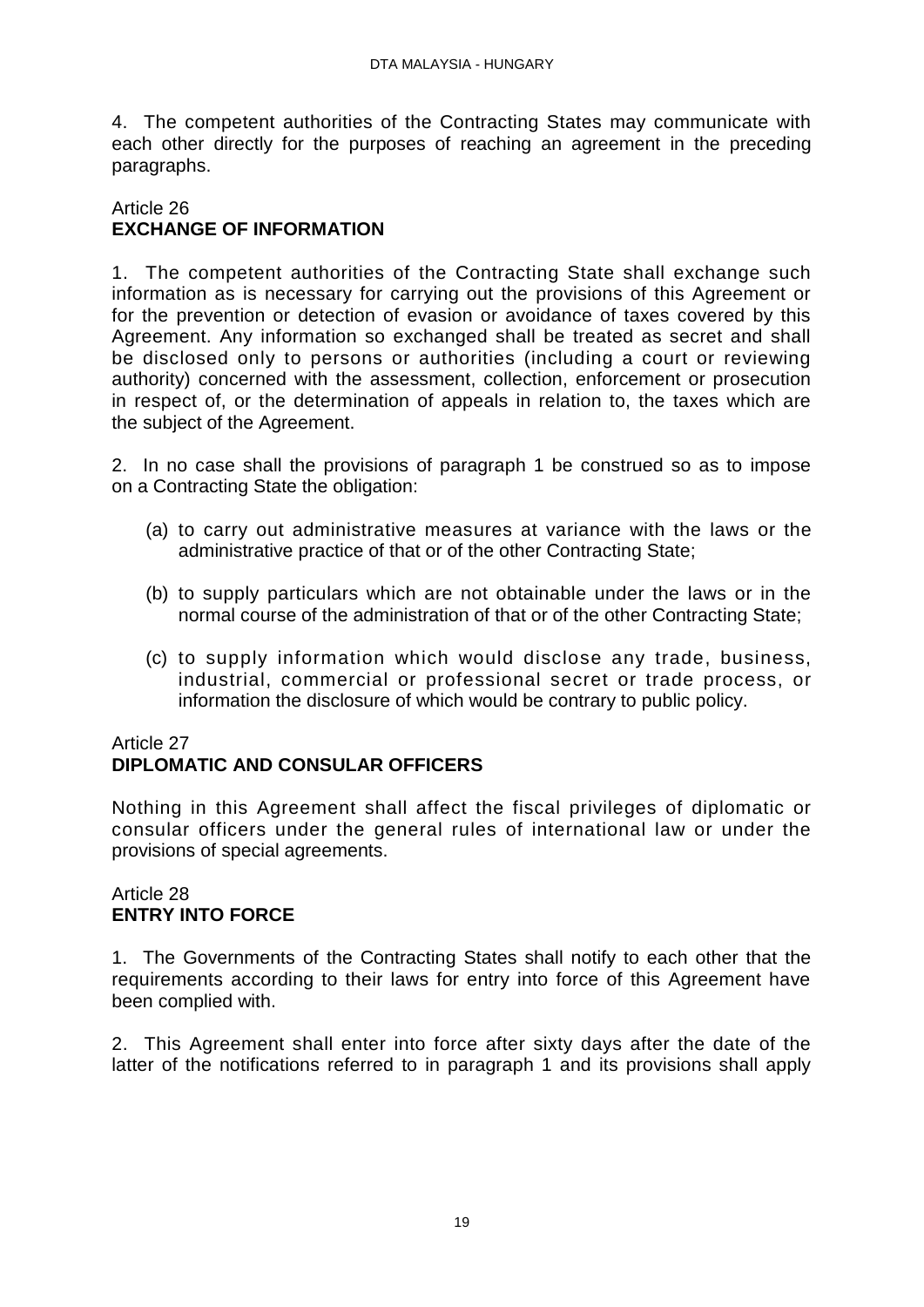for the year of assessment beginning on the first day of January in the calendar year next following the year in which the Agreement enters into force and subsequent years of assessment.

# Article 29 **TERMINATION**

This Agreement shall remain in force until terminated by the Government of one of the Contracting States. The Government of either Contracting State may terminate the Agreement, through diplomatic channels, by giving notice of termination at least six months before the end of any calendar year following after the period of five years from the date on which the Agreement enters into force. In such event the Agreement shall cease to have effect for the year of assessment beginning on the first day of January in the calendar year next following the year in which the notice is given and subsequent years of assessment.

IN WITNESS whereof the undersigned, duly authorised thereto, by their respective Governments, have signed this Agreement.

DONE in duplicate at Budapest this 22nd day of May 1989, each in Bahasa Malaysia, Hungarian and the English language, the three texts being equally authentic. In the event of there being a dispute in the interpretation and the application of this Agreement, the English text shall prevail.

# **PROTOCOL**

At the signing today of the Agreement between the Government of Malaysia and the Government of the Hungarian People's Republic for the avoidance of double taxation with respect to taxes on income the undersigned have agreed upon the following provisions which shall form an integral part of the Agreement.

1. Concerning Article 5, it is understood that the term "place of business" includes also a place of production.

2. Concerning Article 8, operation in international traffic of ships or aircraft, includes auxiliary activities of the enterprise, for example transport by bus between a town and the airport in so far as these activities are directly connected with international transport.

3. Concerning Article 10, if after the date of signature of this Agreement the existing system of taxation in Malaysia applicable to the income and distributions of companies is altered by the introduction of a tax on the income or profits of a company (for which no credit or only partial credit is given to its shareholders)